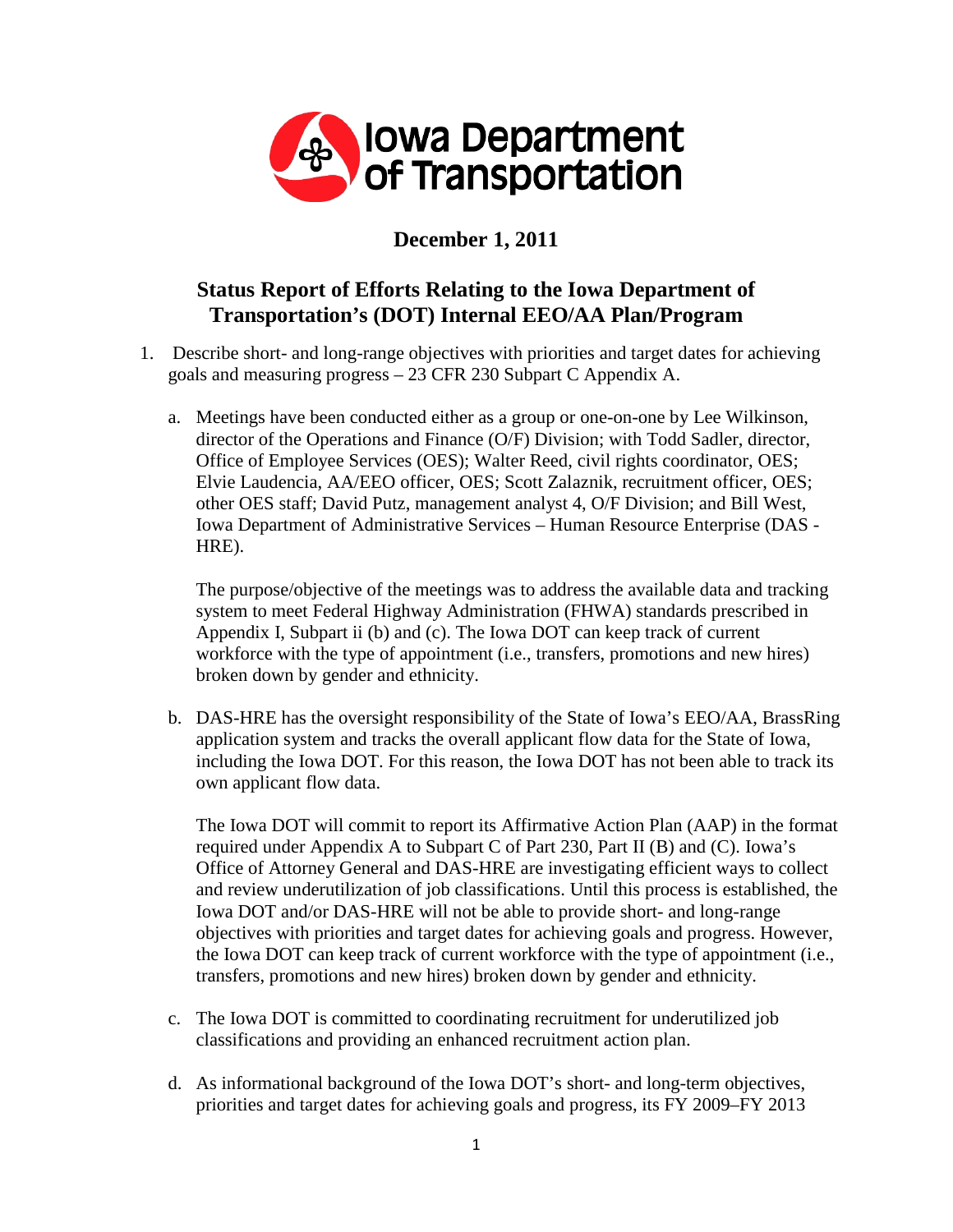employment goals were included in the Affirmative Action (AA) Program Overview Report for Fiscal Year 2008 submitted to the FHWA. The AAP was prepared by DAS–HRE in conjunction with their newly implemented approach to setting goals for FY 2009 through 2013 (see copy of AA Form D – Hiring Goals and Timetable – Attachment 1). The AA Form D identified and set specific numbers of females and minorities that the Iowa DOT should fill to meet the hiring goals on each of the identified EEO-4 categories. Because AA is short-term in nature, DAS-HRE determined it must have an end date. It is a mutual goal of DAS-HRE and the Iowa DOT to maintain its current representation of females and minorities plus add staff to meet or exceed its goals in order to achieve a balanced workforce by FY 2013. The underutilization of persons with disabilities was calculated differently. The total hiring goal was 15 without specifically referencing any EEO-4 category. As a result, the Hiring Goals and Timetable report set a balanced workforce year for the end of FY 2013.

DAS-HRE required the Iowa DOT to submit incremental annual hiring goals. Except for FY 2012 AA goals, the Iowa DOT has been establishing its incremental annual hiring goals. As mentioned above, Iowa's Office of Attorney General and DAS-HRE are investigating efficient ways to collect and review underutilization of job classifications. Until this process is established, the Iowa DOT and/or DAS-HRE will not be able to provide short- and long-range objectives with priorities and target dates for achieving goals and progress.

- 2. Describe the method of publicizing the AAP externally to minority groups, women's organizations, community action groups, appropriate State agencies, professional organizations, etc. – Sections II (A) (2) (b) and (C) (2) (a) (1-7) and (b).
	- a. External publication
		- A Civil Rights Program website for the Iowa DOT is being developed and should be operational by March 30, 2012. The Iowa DOT intends to publicize its AAP on this website, as well as on its Intranet. In addition, once the FY 2012 AAP is completed and approved, the Iowa DOT will disseminate copies of the plan to minority groups, women's organizations, community action groups and professional organizations that are on its current list of referrals.
		- Currently, the State of Iowa's Executive Branch AA/Diversity Plan and Report is available on the Internet and can be accessed by everyone. The Iowa DOT's diversity report published by DAS can be accessed at this link: [http://das.hre.iowa.gov/diversity-aa-eeo.html,](http://das.hre.iowa.gov/diversity-aa-eeo.html) then click on the Quick Link: Diversity and Affirmative Action in Iowa Report, 2010.
	- b. Internal publication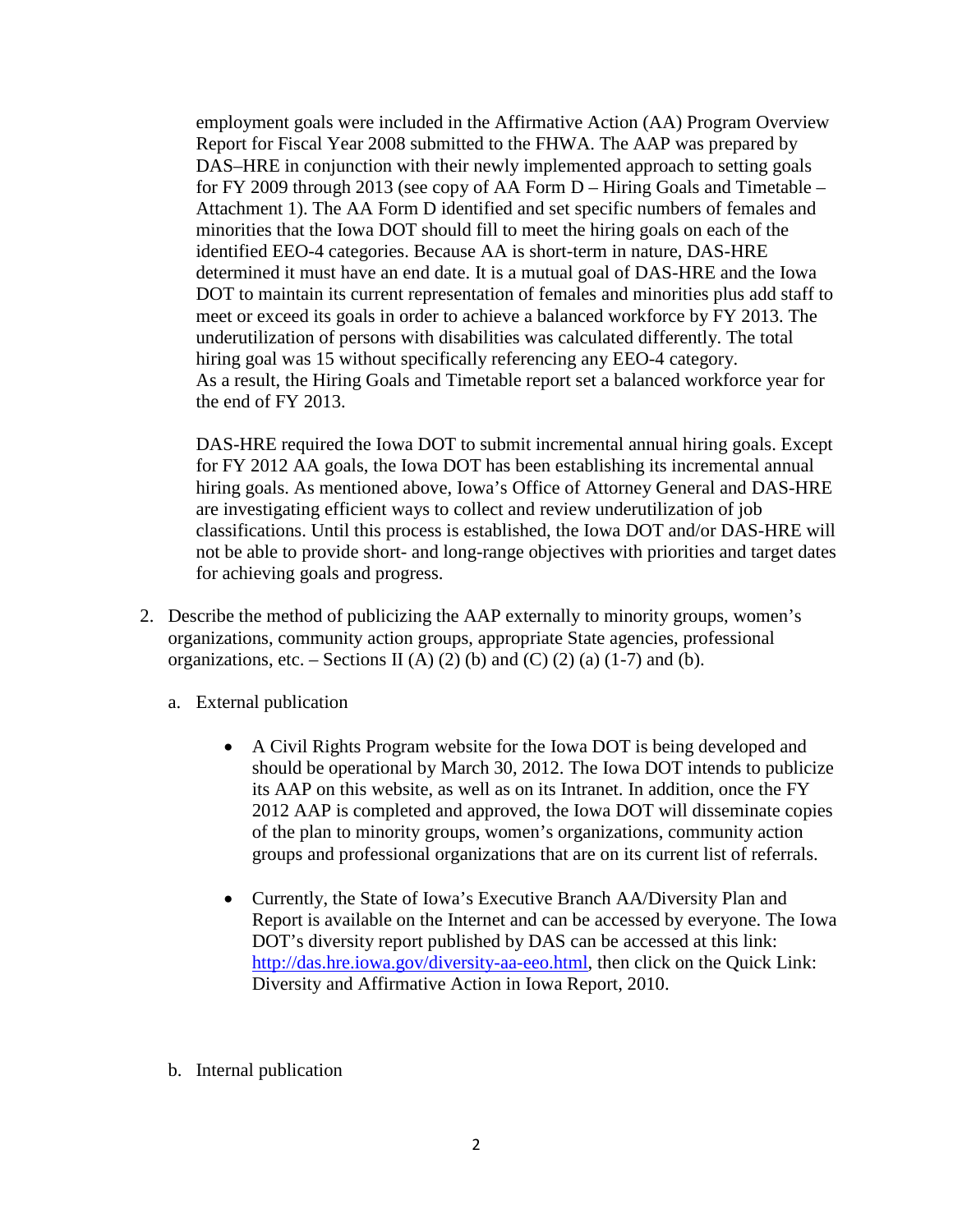- The completed and approved FY 2011 AAP will be published on the Iowa DOT's website and will be able to be accessed internally and externally.
- The AAP will be part of the EEO/AA policy overview presentation at New Employee Orientation sessions scheduled throughout the year.
- 3. Describe the state's procedures for terminating employees through dismissal and layoff actions. This part should describe procedures for assessing the impact of termination procedures on the representation of minorities and females – Section II  $(C)$  (3) (e) (1-2).
	- a. The Iowa DOT follows the DAS-HRE rules and procedures on layoffs, discipline following just cause standards, grievances and appeals, Iowa DOT policy on investigation, and Work Rules.
	- b. Disciplinary actions of employees, such as terminations, suspensions, demotions, etc., are recorded, tracked and reported with breakdowns of race, sex and age.
	- c. A termination Adverse Impact Analysis will be completed and reflected in the FY 2011 Affirmative Action Report. The analysis will be based on the prescribed standards in Appendix A – Part II Section II,  $(C)$  (3) (e) (1-2) using the sample charts in the State Internal EEO Program Implementation Document Guide – Sample Documents (see sample charts page 3-153 – Attachment 2).
- 4. Describe your efforts in addressing employees' concerns raised as a result of the exit interviews – Section II,  $(C)$  (3) (e) (7).

The participation rate for the post-employment survey increased significantly in number yet decreased in percentage with 231 (49.7 percent) participants in FY 2010 as compared to 60 (56.6 percent) participants in FY 2009.

As indicated in the AAP Report, the lack of opportunity for advancement continues to be the main concern for departing employees. The Iowa DOT has taken steps to address the issue, including:

- Kaizen of DOT's hiring process.
- Possible utilization of promotional registry.
- On boarding and Mentoring Proposal Plan.
- Training.
- Follow-up of departing employee to determine concerns/issues or complaint and basis, and if further investigation is warranted.
- 5. Implementing and monitoring internal audit and reporting systems to measure program effectiveness – Section II (C) (4) (a-c).
	- The Iowa DOT does an annual evaluation that illustrates Iowa DOT program measures and effectiveness. The FY 2011 AAP/Program evaluation will focus on